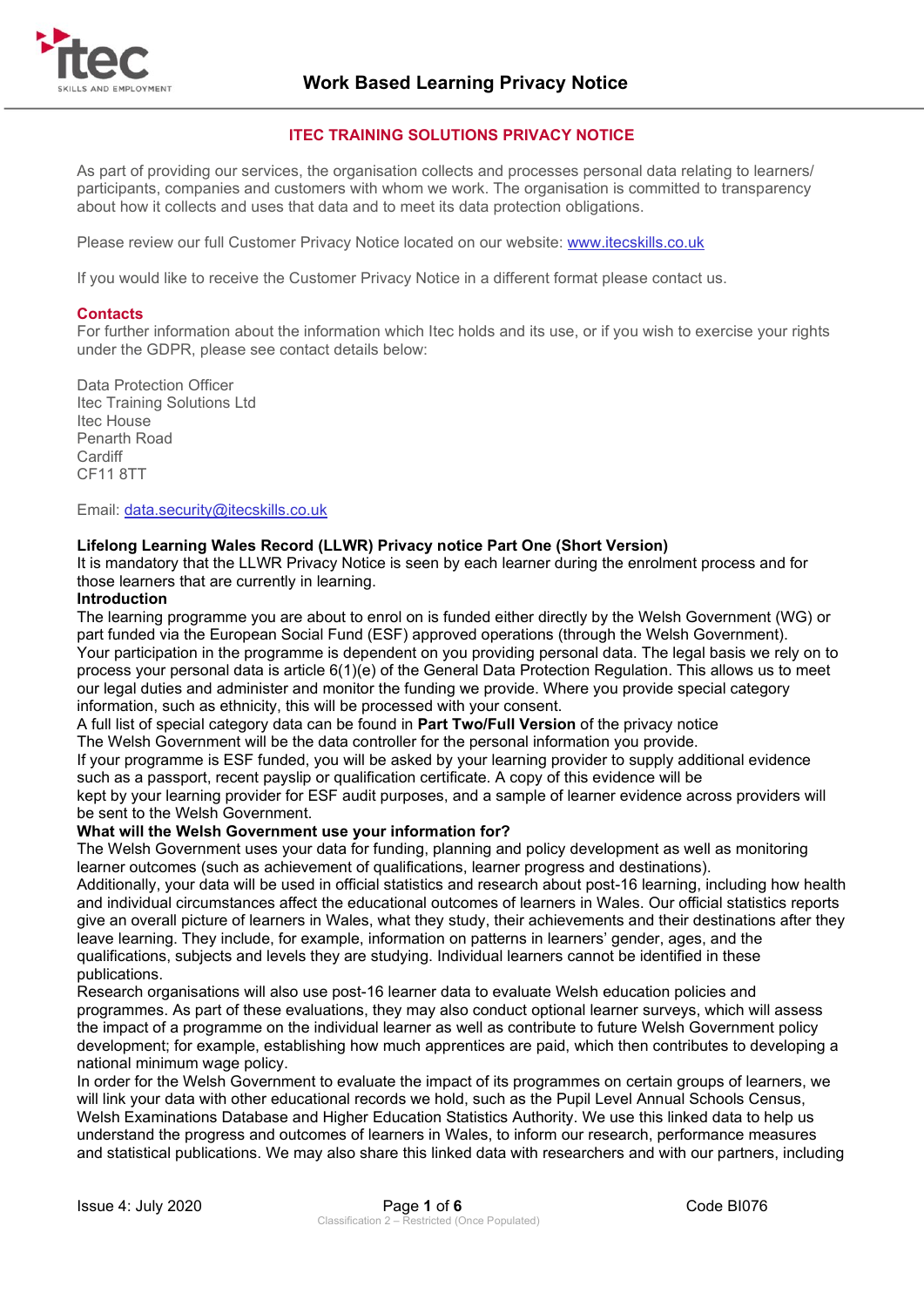

Estyn and Qualifications Wales, to help them carry out their own data analysis to inform inspections and reviews. Individual learners cannot be identified in the linked data we share with our partners. For a more detailed list of how your data is used, please refer to Part Two/Full Version of this privacy notice or **click here.** 

#### **Who the Welsh Government shares your data with and why**

Please **click here** or go to **https://gov.wales/lifelong-learning-wales-record-privacy-notice-2020**  for the Part Two/Full Version of the privacy notice for a complete explanation of who we share your data with and why.

#### **Your rights and choices under the General Data Protection Regulation (GDPR) include:**

- □ access to the personal data the Welsh Government holds on you
- $\Box$  requiring the Welsh Government to rectify inaccuracies in that data
- $\Box$  objecting to processing on grounds relating to your particular situation (in some circumstances)
- $\Box$  restricting processing (in some circumstances)
- $\Box$  having your data erased (in certain circumstances)

□ lodging a complaint with the Information Commissioner's office (ICO) who is the independent regulator for data protection

| Data Type                                      | <b>Data Retention Period</b>                                               | Data Uses                                                                                                                                                          |  |  |
|------------------------------------------------|----------------------------------------------------------------------------|--------------------------------------------------------------------------------------------------------------------------------------------------------------------|--|--|
| Further Education and<br><b>Adult Learning</b> | Your data will be deleted after 10 years                                   | This enables the Welsh Government to<br>analyse learner data and create reports over<br>a period of time. These reports will be used to                            |  |  |
| <b>Work Based Learning</b>                     | Your data will be deleted 10 years after<br>the end of the contract period | help inform policy decisions or to forecast<br>future funding. Where learning is ESF funded<br>data is kept so that it can be checked and                          |  |  |
| <b>Welsh For Adults</b>                        | Your data will be deleted after six years                                  | audited. The timescales for keeping data are<br>decided by the European Union.<br>Vour data will be kept fer a lenger period for atotictical and research purposes |  |  |

Your data will be kept for a longer period for statistical and research purposes.

#### **Contacts**

For further information about the information which the Welsh Government holds and its use, or if you wish to exercise your rights under the GDPR, please write to us using the details below:

Data Protection Officer Welsh Government Cathays Park **Cardiff** CF10 3NQ Email: **[dataprotectionofficer@gov.wales](mailto:dataprotectionofficer@gov.wales)**

To contact the Information Commissioner's Office, please see details below: Wycliffe House Water Lane Wilmslow Cheshire SK9 5AF 029 2067 8400 (Wales helpline) or 0303 123 1113 (UK helpline)

#### Website: **https://ico.org.uk/**

#### **Notifications of changes**

This Privacy notice was last updated on 29 June 2020 and we keep it under regular review to make sure it is up to date and accurate. We will always notify you of changes to the use of your data via this Privacy notice and your provider. All of the Welsh Government's processing will comply with data protection legislation. If you prefer not to supply your special category data at any time, you must contact your learning provider who will update your record.

#### **https://gov.wales/lifelong-learning-wales-record-privacy-notice-2020**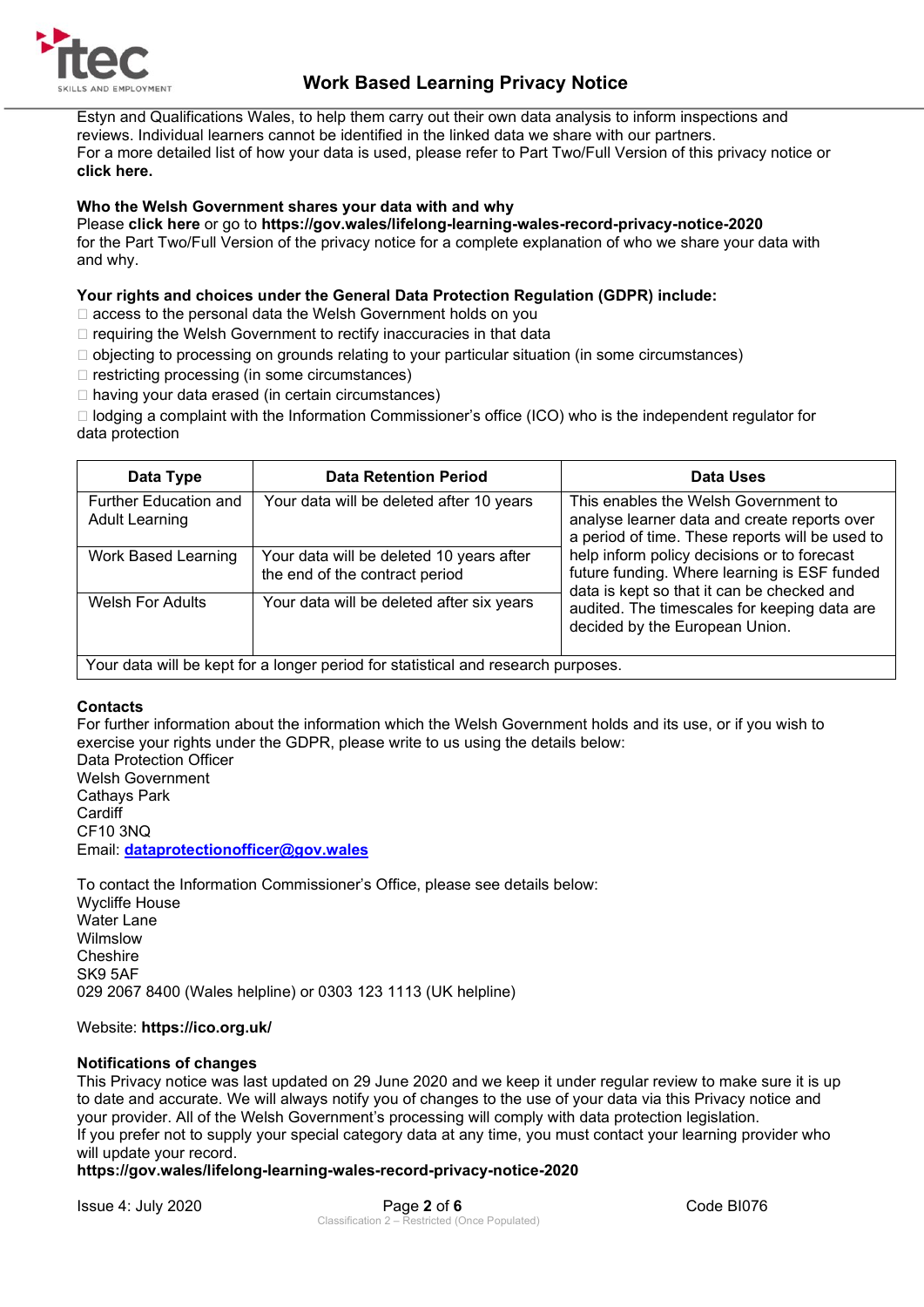

#### **Lifelong Learning Wales Record (LLWR) Privacy notice Part Two (Full Version)**

It is mandatory that the LLWR Privacy Notice is seen by each learner during the enrolment process and for those learners that are currently in learning

#### **What personal information about you is collected and used by the Welsh Government?**

Personal data is collected by providers about you and sent to the Welsh Government for the LLWR, the data collection system for Further Education, Work Based Learning, Adult Learning and Welsh for Adults. As defined in the General Data Protection Regulation, your personal data is your:

- Unique learner identifier (created by the Welsh Government)
- Learner Identifier number (created by your learning provider)
- Surname
- Forename(s)
- Address
- Postcode
- Telephone number
- National Insurance Number
- Gender
- Surname at 16
- Date of birth
- National identity
- The last school you attended
- The year you left school
- A unique learner number (created by the Learning Records Service)
- Whether you are a migrant worker
- Learning Difficulty or Disability indicator
- Postcode (at start of learning programme)

The Welsh Government also processes special category data on learners':

- Ethnicity
- Disability type
- Health condition

Providing this data is optional.

Please see **Annexe A** for a list of the non-personal data fields Welsh Government collect

#### **How will your data by used by the Welsh Government internally?**

 $\Box$  In evaluations of programmes and projects, to inform decision on future policies for post 16 learning.

□ To measure the outcomes of post-16 learning, including learners' achievement of qualifications, progress and destinations.

□ To allocate and monitor funding of post-16 learning, including learning which is jointly funded by European Social Fund approved operations.

 $\Box$  By Welsh Government auditors, who check data on a monthly basis to ensure that work based learning providers are delivering what's outlined in their contract or funding agreement with the Welsh Government.

□ To promote equality and diversity on post-16 learning across Wales, to help ensure that we comply with the Equality Act 2010.

 $\Box$  To produce anonymous official statistics on post-16 learning in Wales

#### **How will your data be used by the Welsh Government and by whom externally?**

 $\Box$  The Welsh Government links your data internally and with external government bodies such as the **Department for Work and Pensions,** to evaluate the impact of learning programmes such as apprenticeships By **research companies commissioned by the Welsh Government** to undertake evaluations of programmes such as Apprenticeships and Traineeships. This may include contacting learners past and present to take part in surveys, although you will always have the option to take part or not in the survey if contacted. By the **Office for National Statistics (ONS)**, to publish aggregate statistics related to the economy, population and society at UK, Wales, and local levels. These statistics will be published in a manner that

ensures it is not possible to identify individuals. The ONS will also use the data to undertake research, or to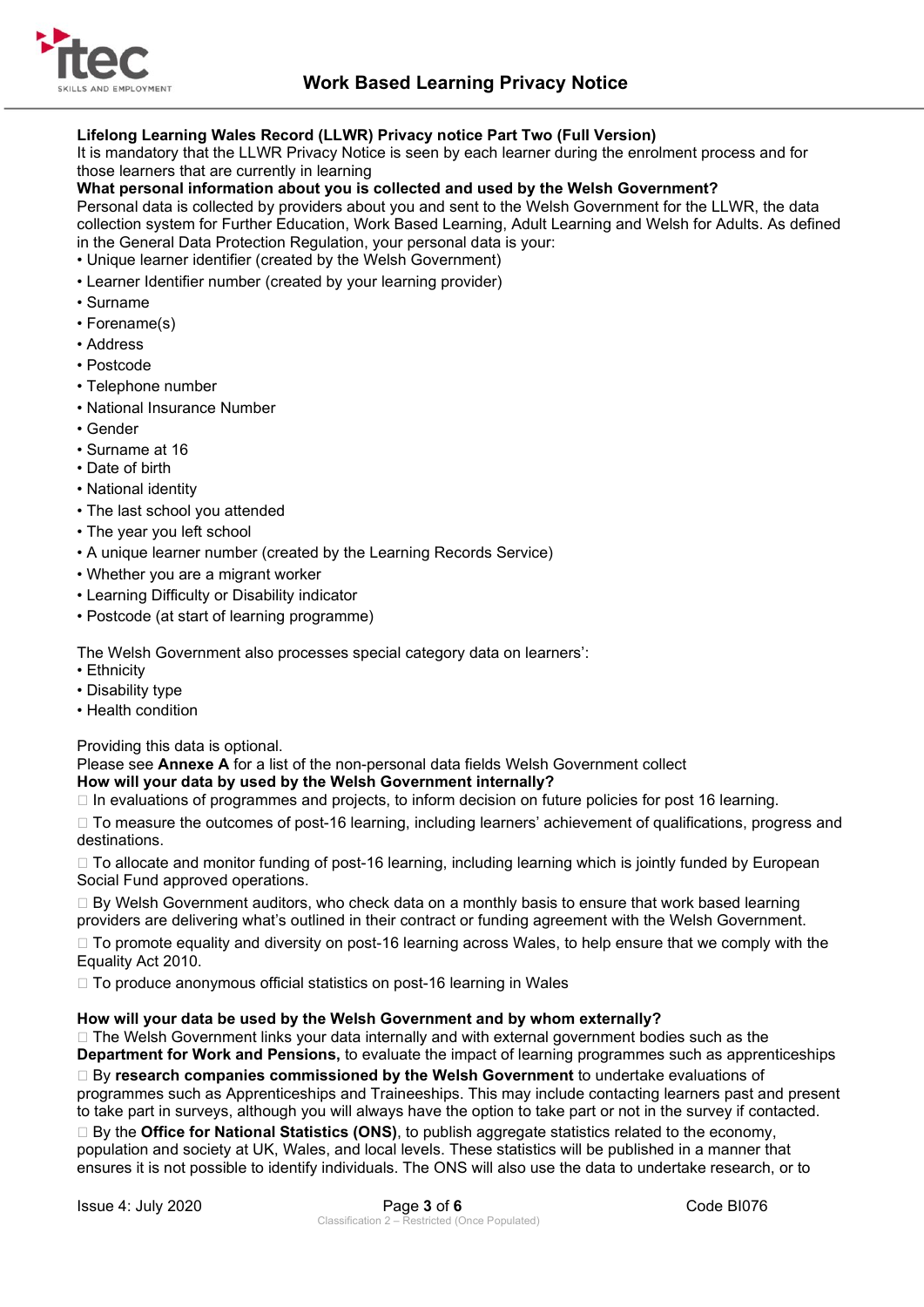

make de-identified data available to approved researchers (as defined in the Digital Economy Act), through their secure research environment. These research projects may involve linking data to other data sources to help understand the interaction between the education system and other issues such as health, well-being or the economy. Again the research will be undertaken in a manner that includes checks being carried out to make sure that identities are not revealed by the results of the analysis.

 By **NHS Wales Informatics Service (NWIS)**, who will work with a Secure Research Environment, to link your data with other anonymised information about you which is available to the Welsh Government, the NHS and other public organisation, aking sure that identities are not revealed by the results of the analysis.

 By **Swansea University,** a Secure Research Environment where research can be done using anonymised information and where checks are carried out to make sure that identities are not revealed by the results of the analysis. Your name, address and postcode will remain separate from your data at all times and will not be available in the Secure Research Environment. The information is used for statistical and research purposes only. An example of the key research questions that are answered by this work is how health and individual circumstances affect the educational attainment of learners in Wales.

 By **Qualifications Wales** to undertake analysis of learner numbers at qualification and sector levels, to help inform sector reviews of qualifications. https://www.qualificationswales.org/english/.

 By **Estyn**. Learner number data is analysed and used by Estyn inspectors as part of their inspections of learning undertaken in further education institutions, work-based learning providers, and adult learning providers. https://www.estyn.gov.wales/language

□ By the UK Government Department for Education, to link learner records to employment, earnings and benefits records held by the Department for Work and Pensions, in order to identify and analyse the destinations of learners into further learning and/or employment once they have left learning.

Welsh Government will analyse this linked data internally and will also share it with public bodies such as Estyn, Qualifications Wales and HEFCW or third party research organisations such as universities or independent social and economic research companies. When linked data is shared it will be used to assess the effectiveness of policy in the area of education and training – for example looking at how many people with particular qualifications go on to get specific jobs, comparing outcomes for people who go to different education or training providers or seeing whether particular schemes have achieved what they were supposed to achieve. **https://www.gov.uk/government/organisations/department-for-work-pensions/about/personal-**

**information-charter** 

 By **IFF Research** who undertake research surveys to provide an up to date picture of the pay of the apprentice population in the Wales and across Great Britain and to assist with the development and monitoring of apprenticeship and national minimum wage policy. http://www.iffresearch.com/.

 By **KPMG, PwC, BTP Associates Ltd, Mazars** and **RSM UK**, auditors of further education funding who ensure the Welsh Government can assess whether data returned by institutions are a reliable basis for making funding decisions. https://home.kpmg/uk/en/home.html https://www.pwc.com http://btpassoc.co.uk https://www.mazars.co.uk https://www.rsmuk.com/

 By **Careers Wales** to meet its objective of providing support to specific groups of individuals who are at a high risk of becoming disengaged from education, employment and training.

To achieve this, LLWR data will be used to match to existing active Careers Wales client records. This means that some of the non-personal information provided to Careers Wales will be available to Careers Wales on a day-to-day basis. This will include course information, start date etc; Details of how Careers will use your information can be found in their privacy notice. http://www.careerswales.com/server.php?show=nav.7581 \* The processing of personal data in such a way that the data can no longer be attributed to a specific learner without the use of additional information.

The following third party contractors carry out data matching and analysis on behalf of the Welsh Government: **London Economics Ltd** matches together the same learners that appear in separate educational datasets (the Pupil Level Annual Schools Census, Welsh Examinations Database, Post-16 Collection and Higher Education Statistics Authority data) which in turn is used by Welsh Government to understand learners' progress through the education system, and their destinations once they leave learning. https://lond1conomics.co.uk/

 **FFT Education Ltd** - LLWR and Welsh Examinations Database data is linked and used to calculate value added measures, as part of Welsh Government's post-16 performance measures. https://fft.org.uk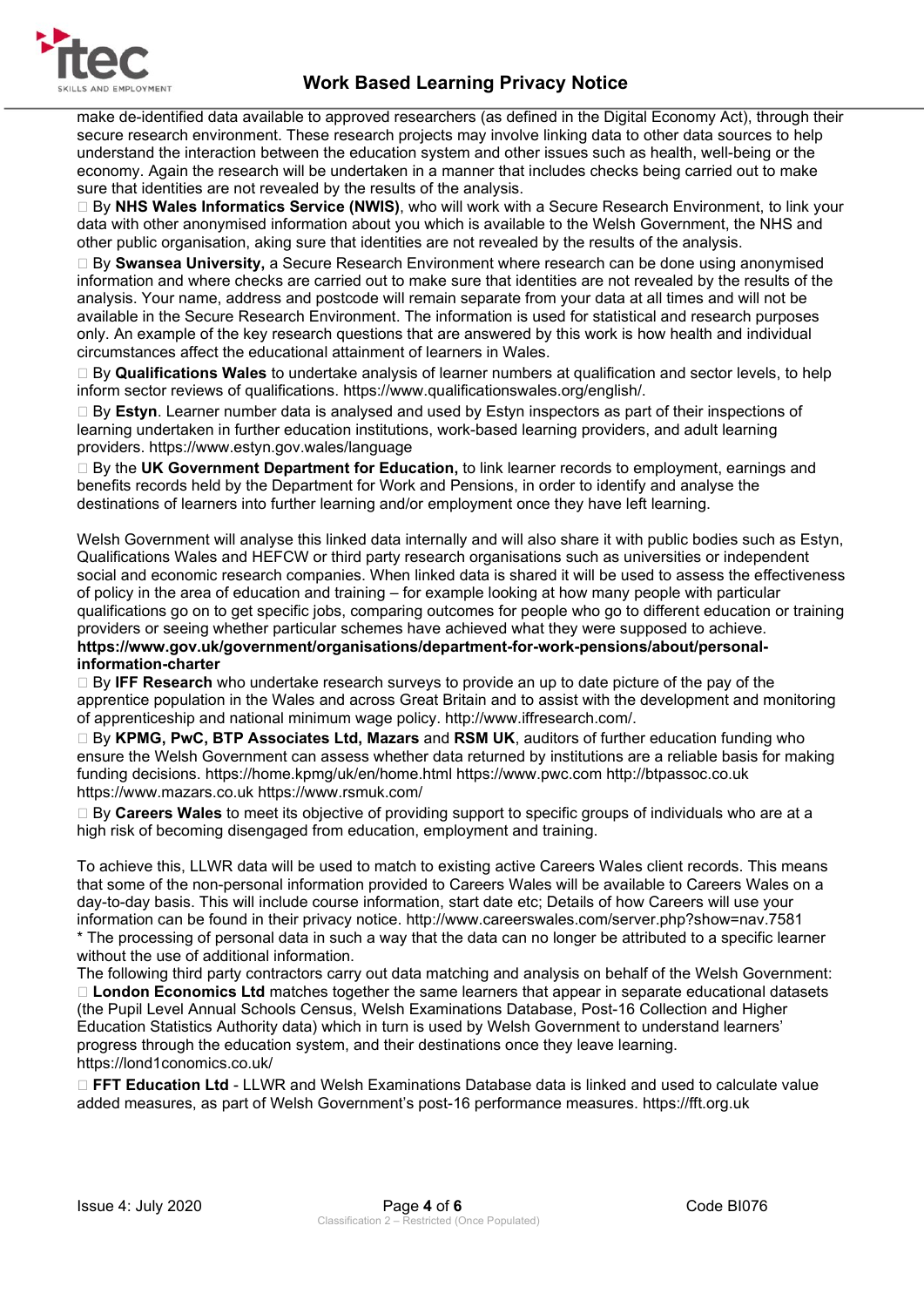

The sharing of learner data with third party contractors is always governed by strict requirements of confidentiality and security, and contractors carrying out research and evaluations on our behalf have to comply with the Government Social Research Code.

#### **Data Sharing Agreements**

The Welsh Government has a formal data sharing agreement in place whenever we share your data with a third party. Part of the agreement means the third party will have to sign a confidentiality agreement in relation to your data to show that they operate satisfactory information security procedures, that they will only use your information in prescribed ways and that they will destroy their copies of your data when it is no longer needed.

#### **Security Arrangements for your data held by the Welsh Government**

The data the Welsh Government collects about you will be stored in an access controlled secure database, which is regularly tested for safety and integrity.

#### **Summary of changes to the LLWR Privacy Notice between version 3.0 and 4.0**

 **UK Government Department for Education** paragraph expands on how your data will be used with third party organisations.

| <b>Annexe A</b>                                           |                                                                                                                                       |  |  |  |  |
|-----------------------------------------------------------|---------------------------------------------------------------------------------------------------------------------------------------|--|--|--|--|
| Non personal data                                         | <b>Notes</b>                                                                                                                          |  |  |  |  |
| Accreditation of prior experiential learning<br>indicator | Recognises the skills and knowledge that the                                                                                          |  |  |  |  |
|                                                           | learner has already achieved towards a<br>qualification.                                                                              |  |  |  |  |
| Actual work or centre based hours                         | Records how much time the learner has spent                                                                                           |  |  |  |  |
| Amended work or centre based guided                       | learning at an employer or at a college or                                                                                            |  |  |  |  |
| contact hours                                             | other learning centre                                                                                                                 |  |  |  |  |
| Assessable learning                                       | Whether learning is assessable, allowing<br>identification of learning activities which<br>should have linked awards (qualifications) |  |  |  |  |
| Attainment indicator                                      |                                                                                                                                       |  |  |  |  |
| Award credit level/value                                  |                                                                                                                                       |  |  |  |  |
| Award entry identifier                                    | Identifier for each award entry for this learning<br>programme                                                                        |  |  |  |  |
| Award learning aim reference                              | Identifier for learning activity drawn from<br><b>Qualifications Wales or a Welsh Government</b><br>defined generic code              |  |  |  |  |
| <b>Caring Responsibility</b>                              | Records whether ESF-funded learners have<br>caring responsibilities                                                                   |  |  |  |  |
| <b>Completion status</b>                                  |                                                                                                                                       |  |  |  |  |
| <b>Country of Domicile</b>                                |                                                                                                                                       |  |  |  |  |
| Credit level/value of learning activity                   |                                                                                                                                       |  |  |  |  |
| Date commenced and terminated learning                    |                                                                                                                                       |  |  |  |  |
| activity/programme                                        |                                                                                                                                       |  |  |  |  |
| Destination within three months of leaving                |                                                                                                                                       |  |  |  |  |
| Employer name/postcode                                    |                                                                                                                                       |  |  |  |  |
| Employment status at start of                             |                                                                                                                                       |  |  |  |  |
| programme/before learning                                 |                                                                                                                                       |  |  |  |  |
| <b>Estimated Work /Centre Based Hours</b>                 | Records an estimate of how much time the                                                                                              |  |  |  |  |
|                                                           | learner is likely to spend learning at an                                                                                             |  |  |  |  |
|                                                           | employer or at a college or other learning<br>centre                                                                                  |  |  |  |  |
| Expected end date of learning activity                    |                                                                                                                                       |  |  |  |  |
| Hours worked per week                                     |                                                                                                                                       |  |  |  |  |
|                                                           |                                                                                                                                       |  |  |  |  |